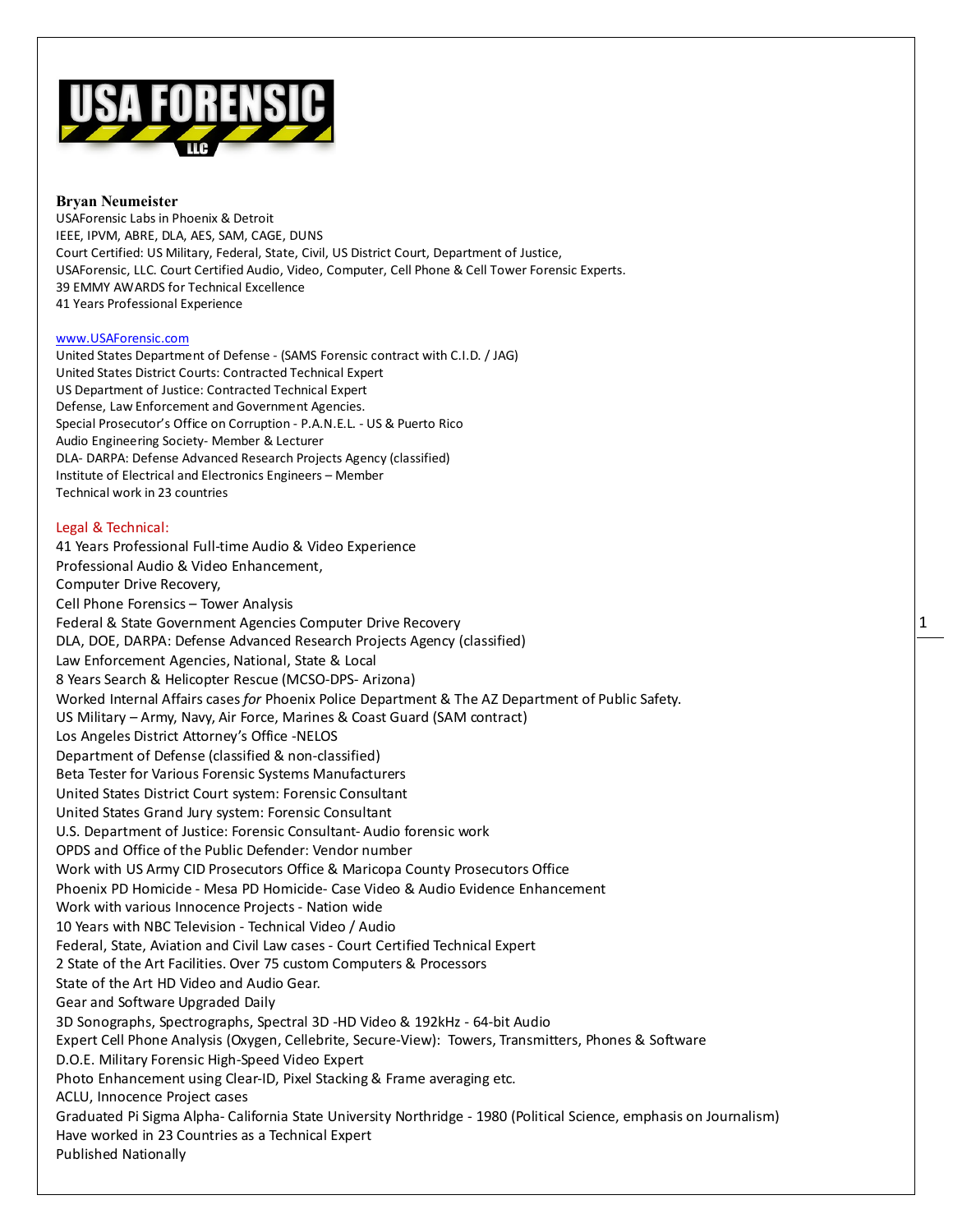# Accepting of cases limited to 150-200 per year worldwide

Non-Military court cases include Federal, US District, Grand Jury, RICO, Homicide, Murder for Hire, Fraud, Robbery, Armed Robbery, Assault with a Deadly Weapon, Arson, Kidnapping, Bank Robbery, DUI, DWI, Civil Cases...etc. Currently working over a dozen Homicide and Capital cases nationwide. For Defense, Prosecution, Civil and Insurance carriers.

Large Cases (Small Sample): (numerous cases are not listed due to confidentiality)

- 2022 Civil: Johnny Depp v. Amber Heard: Photo Expert (on going)
- 2022 State of AZ v. Denk. Defense: AXON Video clarification. Officer involved shooting. Not guilty
- 2022 Barry Morphew defense team Murder case in Colorado (charges dropped)
- 2021 State of AZ v. Simona Poulson, Capital Murder & Conspiracy: (cell tower expert for the defense) Not guilty & not guilty.
- 2021 Murder: (photo expert for the defense) Prosecutorial Misconduct- two detectives resigned, additionally, state's ballistics expert admitted to lying on stand at the behest of the prosecutor. Not guilty
- 2021 State v. Ricardo Miranda (Trial testimony, expert witness for the Defense)
- 2021 Beyers/Munger v. Litchfield (Deposition) Photo Expert Case settled favorably
- 2021 Hammon v. Giacomini (Deposition)
- 2021 Anita Tomczak v Don Quixote Hotel, Ltd. (Deposition)
- 2021 State v. Jarvis Ross (Defense, 2 evidentiary hearings)
- United States v. YN2 Charmaine K. March- (Arson) Federal Military Court Martial Retained by the Department *of Defense US Navy Defense (in 2020)* to debunk "Police Cell Tower Tracking Techniques". Daubert hearing determined the Practice was *not a* Science and was *inadmissible*, as it did not meet, as used, Daubert standards in Federal or US Military Court.
- State of Arizona Vs Patrick Stanford 2021. Homicide: Photo expert for the Defense. Case dismissed with prejudice due to "egregious prosecutorial misconduct" on behalf of the prosecutor and police.
- State of Arizona State v. Jerry Stanstead. Hired as cell phone experts. 2021 *Case dismissed even though a state law was based on it.*
- State of Texas v. Fredrick Lee (Capital Murder) Retained by Defense as Surveillance Video Expert: *Not Guilty*
- State of Arizona v. Michael Allen Voden- Retained by the Prosecution as Audio Expert: *Guilty*
- State of Arizona v. Steven Jones (NAU) Video Expert for Defense State's scene measurement & reenactment video ruled inadmissible due to scientific inaccuracy depicting the scene and possible bias.
- State of Arizona v. Keshawn Green (1st degree murder) Retained by the Prosecution as Surveillance Video Expert: *: Guilty*
- US Government v U-Haul Philadelphia Retained by Defense as Surveillance Video Expert: *: Settled*
- US Grand Jury Cleveland, Ohio: Hope Steffi Retained as Surveillance Video Expert*: Civil large settlement*
- Government of India: Sri Nithyananda Swami Retained by Defense as Video Expert: *Not Guilty*
- US Government v. Charles Keating In Trial, Retained by Defense as Video Expert: *Not Guilty*
- United Kingdom (London, Barrister) V. Tyrone Williams Retained as Audio Expert: *Civil Settlement*
- US Government v. Charles Keating III In Trial, Retained by Defense as Aerial Video Expert: *Not Guilty*
- Scaffide v. Lincoln County Wyoming- Retained by Government as Surveillance Video Expert: *Not Guilty*
- State of Arizona v. Jeffery Martinson Retained by Defense as Video Expert
- State of AZ v. Antonio Brown (rape) retained by pro per- Not guilty *Willits issued against prosecution.*
- City of Phoenix v. Copeland: retained by City as Cell Tower Experts*: Civil, favorable settlement.*
- State of Montana v. Daniel Pallet- Retained by Defense as Surveillance Video Expert: *Dismissed with Prejudice*
- State of Arizona v. Pedro Barraza Retained by Defense as Surveillance Video chain-of-custody Expert*: V. Not Guilty*
- State of Arizona v. Alan Champagne (1st Degree Murder) Retained by the Prosecution as Surveillance Video Expert: *V. Guilty*
- State of Arizona v. Jodi Arias *Penalty Phase* Defense Computer Expert *"During the first trial in 2013 and earlier in this trial, Mesa police experts testified that there was no porn and or viruses on the computer. Martinez had used that testimony to impeach Arias' claims that there were both, and it furthered his portrayal of Arias as a liar. But defense experts*  subsequently found porn and the viruses associated with the device. Mesa police have since admitted it was there all *along." –Gannett*

#### Precedent Setting Cases:

United States v. YN2 Charmaine K. March- (Arson) Federal Military Court Martial Cell Tower expert for the Defense Retained by the Department of Defense *(in 2020)* to debunk "Police Cell Tower Tracking techniques" - Tower Tracking was ruled inadmissible in trial as "a practice, rather than actual science". In a Daubert hearing the only use granted by the Federal Court was that the Prosecution's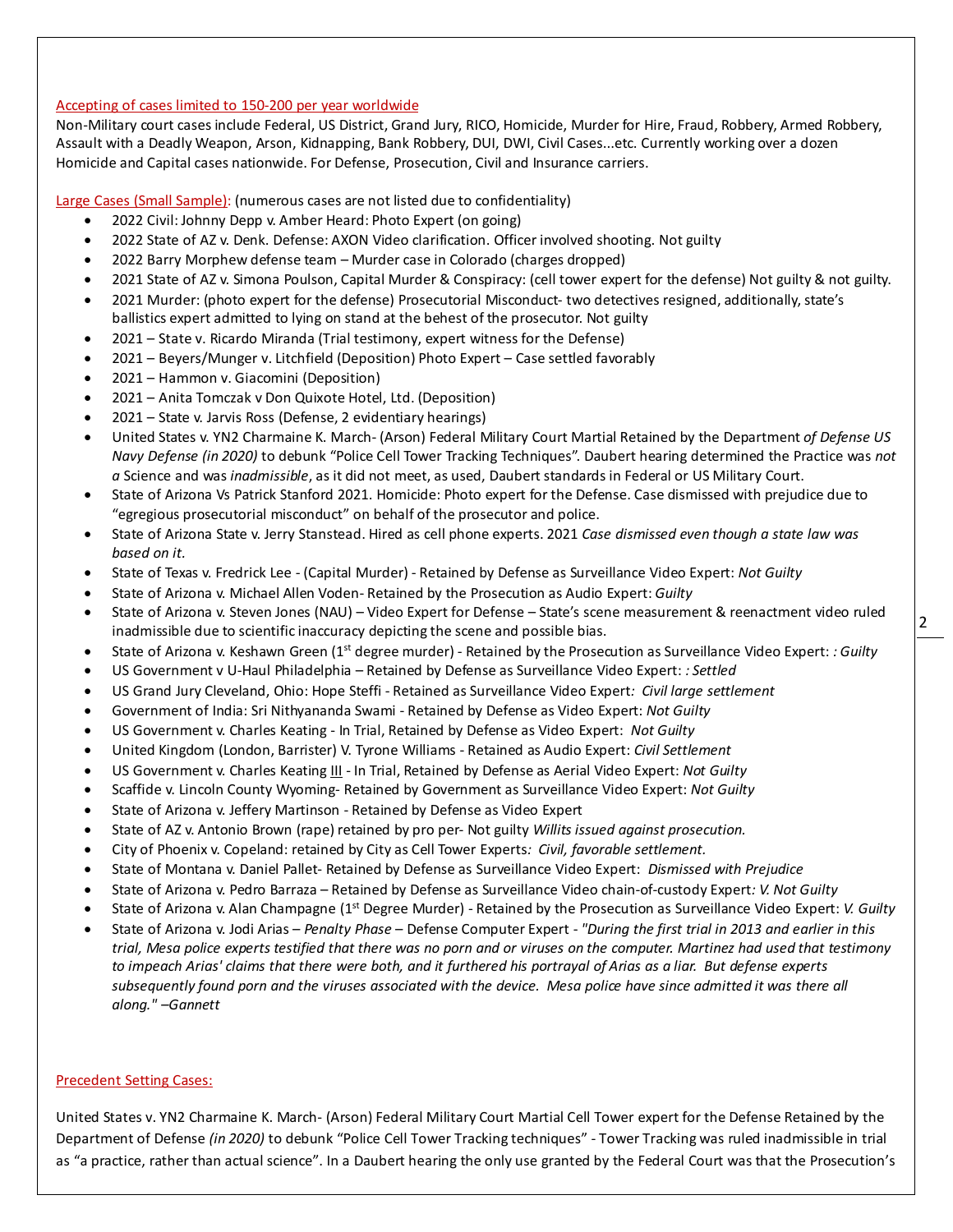expert could say the phone connected in either the East or West coast of the United States. *The Judge had a technical background.* Not Guilty

State of Arizona v. Jerry Stanstead: accused of texting and driving leading to an accident, tragically taking the life of a police officer. Arizona's texting driving law was set by this case. Upon USAForensic review of the phone and tower records, the case was dismissed as Stanstead's phone had been idle for 2 minutes prior to the crash.

State of Arizona v. Steven Jones (referred to in the media as the NAU Shooter) – Video Expert for Defense – State's scene measurement & reenactment video ruled inadmissible due to possible bias and scientific inaccuracy depicting the scene. Charge reduced form initial 1<sup>st</sup> degree Murder to Manslaughter.

US v. Daniel Scott Pallett, CR 18-11-M-DLC According to the federal rules of evidence 902-13/14 there must be metadata (hash values) connecting the submitted files presented to the original data. Since the original data was never presented and the original files never Hashed- there was a chain of custody issue. The Case was dismissed with prejudice Missoula, Montana on exactly those Daubert grounds. (Attorney Nick Kirby Brooke)

State of AZ v. Pedro Barraza CR2016-002708 The judge dismissed several of the charges lodged against the defendant, as police could not authenticate the video which was the strongest evidence they had against Barraza. Proper procedures, protocols were not followed when they obtained it, the video was not allowed into evidence. Not guilty verdicts for four defendants. (Attorney Marcus Finefrock)

State of AZ v. William James Hartwell CR2015-001482 When asked to preclude video in this trial, the judge (Sheri Stephens) ruled that because the video on a hard drive had been simply viewed without a write-blocker, the dates-last-modified were changed and the video was not valid in court. (Attorney Rick Poster)

## **Books**

"Earthbound Misfit" (Helicopter Rescue, TV Helicopters, Medivac & work with Law Enforcement agencies)591 pages - senior contributing author & consultant.

"The Secrets of the Blue Oyster Cult" - Bryan Neumeister discussed as Blue Oyster Cult musician & composer on "Curse of the Hidden Mirror" & "Heaven Forbid" Albums.

"Career of Evil" – author J.K. Rowling (Harry Potter) - Lyrics used in book from Blue Oyster Cult album I co-wrote songs on.

"After You're Dead" -Featured as Forensic expert character, "Bry", in #1 bestselling series of Crime/Fiction books by author Cary Allen Stone.

"SEEDS, The Journey Begins" - Science Fiction. Character likeness and full name used in book as a scientist. -Autor #1 bestselling Amazon author Cary Allen Stone. 2019

"SEEDS, The Journey Continues" – Science Fiction. Character likeness and full name used in book as a scientist. -Autor #1 bestselling Amazon author Cary Allen Stone. 2020

"SEEDS, The Journey Home"-Science Fiction. Character likeness and full name used in book as a scientist. -Autor #1 bestselling Amazon author Cary Allen Stone. 2021

"SEEDS Trilogy" revised- Science Fiction. Character likeness and full name used in book as a scientist. -Autor #1 bestselling Amazon author Cary Allen Stone. 2021

#### National News Media: Forensic Analyst:

- 48 Hours (Audio Expert) 2022 (current show production)
- CBS & FOX News San Diego. 2021 Active case audio clarification
- FOX Business Network: Featured Forensic Expert https://www.youtube.com/watch?v=O4KAKImynls
- CNN: Advisory Video Expert
- The Science Channel Six 1-hour Episodes on Video & Audio Forensics
- Universal Studios/BBC & MSNBC: Video Forensic Expert: *Real, Fake or Unknown* TV series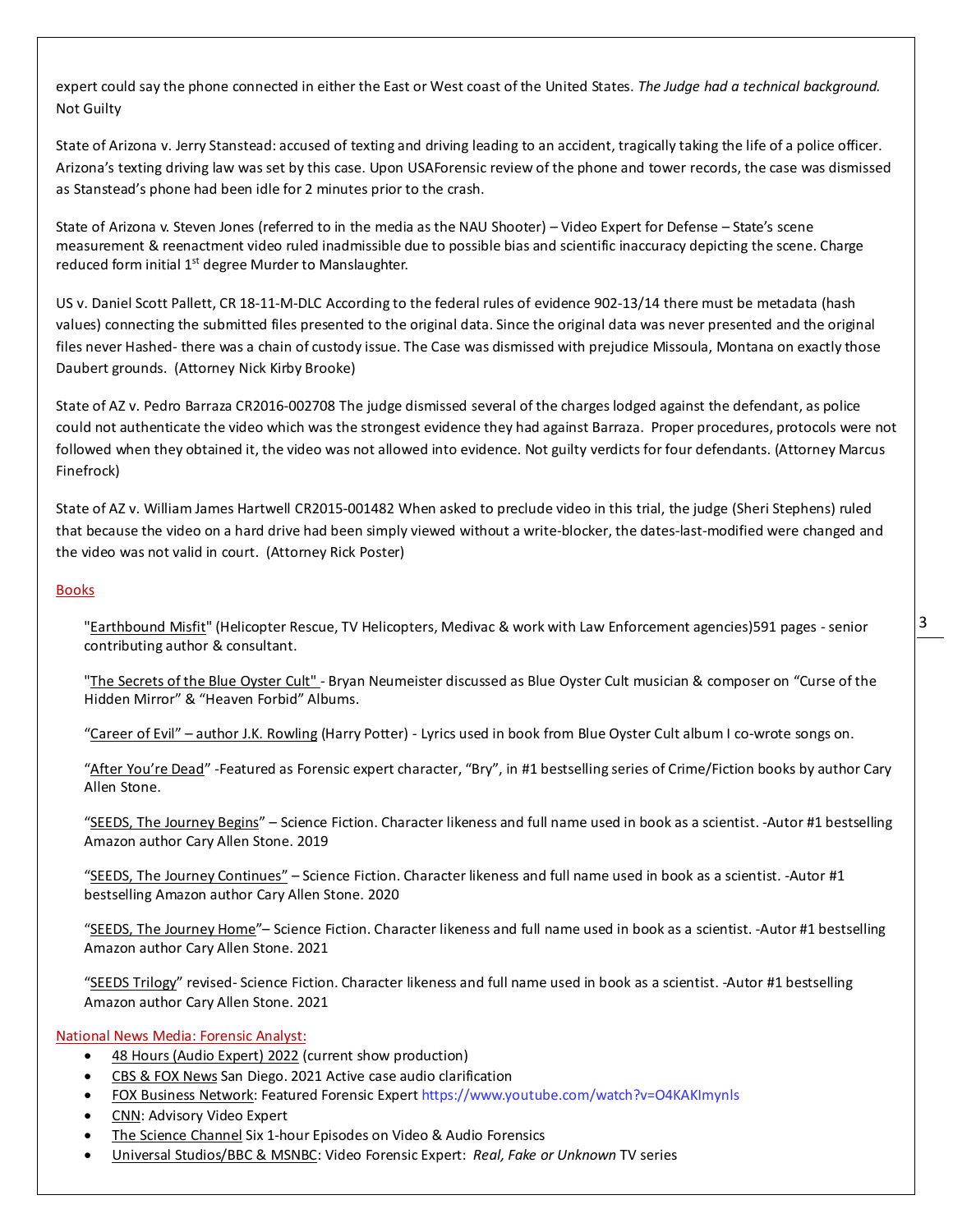- Six 1-hour episodes of TV series analyzing viral videos with unknown metadata
- CNN: Jodi Arias: Audio & Photographic Forensic Expert (in Trial testimony)
- FOX News: Boston Bombings: Forensic Surveillance Expert (analyst)
- CNN: Trayvon Martin / Zimmerman: Audio Forensic Expert (analyst)
- NBC/Gannett: Forensic Surveillance Expert
- Numerous Podcasts 2021 (Cold Case Files etc)- forensics.

# Publications:

- Published Nationally re Forensics
- The Legal Investigator Magazine- Surveillance Systems TV vs. Reality
- High Tech, High Stakes Published in Expert Ease National Forensic Publication.
- Consultant to CPU Magazine as a Forensic Audio and Video Expert on Hardware and Software.
- Featured by NEAT Video in online publication & mailer re forensic video clarification.
- Experts.com Main expert on two publications on Deep Fake video.

## Lectures:

- 2020-2021 lectures rescheduled due to Covid
- 2019 State Bar of Arizona (CLE)
- *Latest in forensic (beta) technology and what can now be done forensically with electronic data*
- 2018 Audio Engineering Society:
- *Metadata and chain of custody of files: dithering I file conversion*
- 2018 CLA Conference:
- *Digital Forensics (Facility) Cell phones, Towers, Metadata, Photos, C0mputers Audio & Video Forensic*
- 2018 AACJ Annual Attorney Winter Conference (Facility)
- *Digital forensics: Audio, Video, social media, Cell Phones, Towers, Computers & Photography*
- 2107 Audio Engineering Society:
- *Cellphone forensic audio re metadata, chain of custody, forensic acquisition of audio*
- 2016 Federal Habeas Conference
- *Cellphone and Tower forensics*
- 2016 Audio Engineering Society:
- Topics: *Multi-Pathing of Transmitted RF Signals, Forensic audio*
- 2015 Inns of Court:
- *Topics: Cell Phone metadata, Audio & Video Forensics*
- 2015 Audio Engineering Society:
- *Topics*: *Pareidolia, Dithering, Forensic Audio & NyQuist Theorem*
- 2014 Audio Engineering Society & Conservatory of Recording Arts
- *Topics*: *NyQuist Theorem, Sample Dithering & Forensic Audio*
- Opening of the 2013 APDA (Arizona Public Defenders Conference)
- *Topics*: *Audio, Video, Photographic & Surveillance Forensics*
- APDA Faculty Member *1,550+ Attorneys attended conference* (June 26-28, 2013)

# Television: National & International Broadcast:

Recipient of 39 EMMY AWARDS from The National Association of Television Arts and Sciences for Technical Excellence 40+ additional National & International Awards.

Winner CANNES Film Festival (Gold) (Technical Audio Excellence)

Winner CALGARY Film Festival (Gold) (Technical Audio Excellence)

Worked for NPR & NBC Television News stations for 12+ Years.

Phi Sigma Alpha - National Political Science Honor Society – Lifetime Member.

Member: NAB, BMI, ASCAP, AES, ERA, NATAS

Winner: Film Advisory Board Gold Medal, Parents Choice Award

# Film & Television Clients:

2021: For the BBC: PLANET EARTH III -*Just finished filming part 3 of the Emmy Award winning series 9/28/21*

NBC - ABC - CBS - PBS - BBC - FOX - DREAMWORKS - SCREEN GEMS FILMS - TOUCHSTONE FILMS - LUCASFILMS LTD. - LEVIS - COCA COLA - AMBLIN ENTERTAINMENT - PEPSI - VOLKSWAGEN -TOYOTA - CHEVROLET - NISSAN - AMERICAN EXPRESS - UNIVERSAL PICTURES - LORIMAR - TRIMARK FILMS - TRIMARK ENTERTAINMENT - GANNETT - A&E - DISCOVERY CHANNEL - FOX - DIAL SOAP - COORS BEER - BUDWEISER - MTV - PIZZA HUT -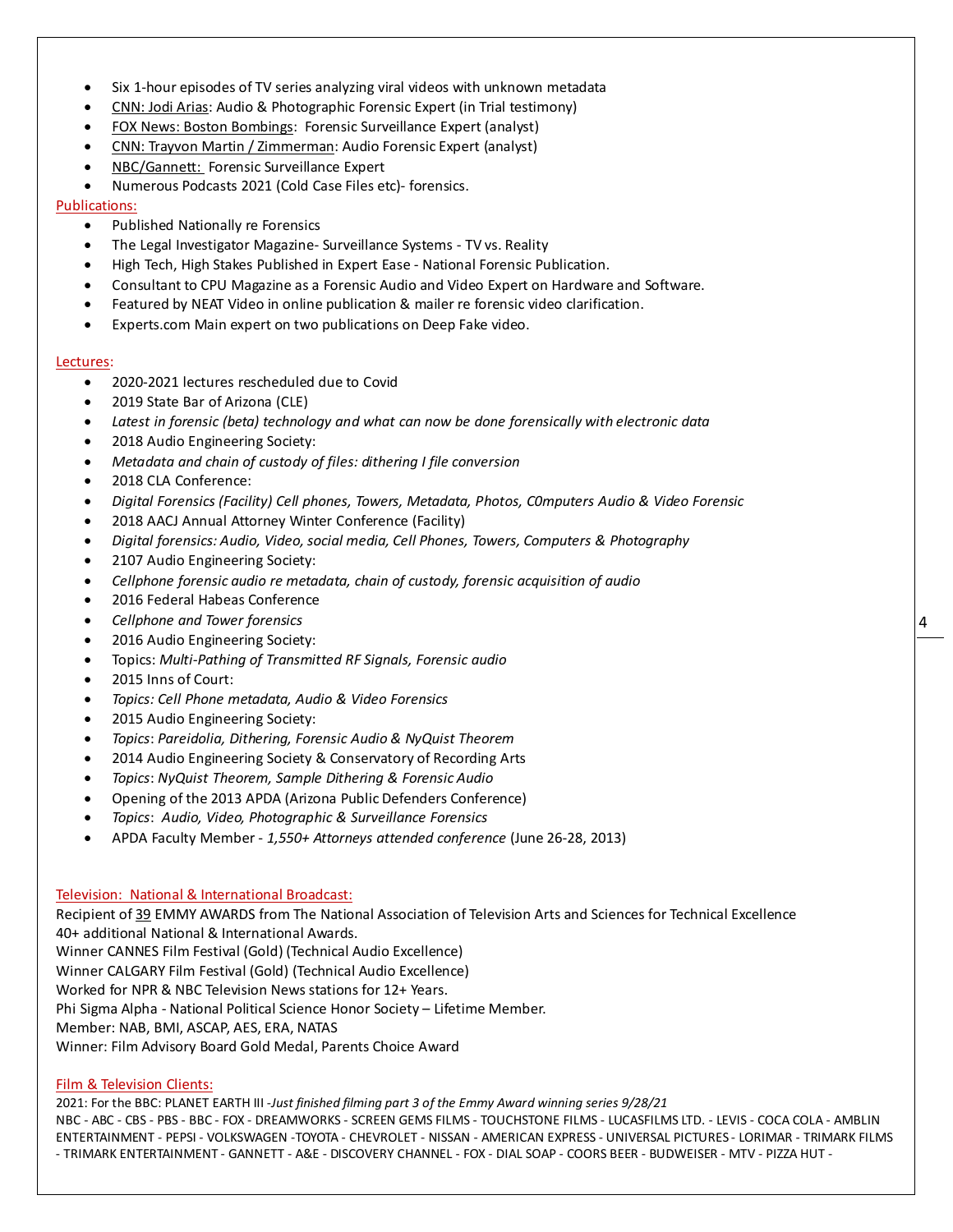MOTOROLA - UNION CARBIDE - DISNEY - INTEL - MICROSOFT - VISA - MASTERCARD - ARMY - NAVY - AIR FORCE - MARINES - UNITED AIRLINES - CONTINENTAL AIRLINES - PARTNERS FILMS CANADA - PRTV - NATIONAL MEDIA - MOMENTUM FILMS – DFXTV -LOTTO/LOTTERY - GREYSTONE PICTURES - HISTORY CHANNEL – DISCOVERY CHANNEL -WARNER BROTHERS - DAIRY QUEEN - AT&T –MLB - NBA - NFL - SUPER BOWL XXX - ESPN - MAJOR LEAGUE BASEBALL – McDonald's - MCI - HARLEY DAVIDSON - STOUFFER'S- CARQUEST - MD HELICOPTERS - BOEING – "FUTUREWEAPONS", "MYTHBUSTERS" {THE LUXOR - FLAMINGO - STRATOSPHERE - CESAR'S PALACE - MGM GRAND - NYNY - The HARD ROCK...CASINOS all in LAS VEGAS} - NUMEROUS ADVERTISING AGENCIES...

### Certified Cell Phone Forensics:

Latest Cellebrite Ultimate 4PC, Secure-View Forensics, Oxygen Detective, CheckM8, APEX Laboratory and Field systems 2021 Cellebrite Cloud Analyzer. Oxygen Detective Cloud Jet Extractor

SV Striker box, PassWare Forensic, EnCase, etc.

D.A.R.T Tower Tracking and signal software- latest versions.

Police use of Cell tower tracking debunked - US Federal court (Department of Defense contract)

PassWare Complete Forensic Decryption of 280+ encryption methods using 32-core liquid cooled systems.

Recovery of deleted apps and data from over 14,000 cell phones.

All cell phone communications Apps, iCloud, iOs, Android, Windows OS etc. Password decryption & recovery.

DCode, Plist, SqLite Browser, Opanda, Kies, EnCase Extractor, EnCase readers, FTK, Stellar Phoenix Professional data recovery. Six fly-pack MSI 8/12 Core multi–SSD Field-Units for extraction at any location

Cell Towers & CDRs: NOTE: CDR plotting is a practice - not a scientifically peer reviewed science.

In a Daubert Hearing in US Federal Court Norfolk VA, (2020) Hired by Department of Defense to debunk "cell tower tracking: Police Tower Tracking ruled inadmissible in US Federal and Military court – as a practice but NOT a Science. Does not meet FRE 702 standards of evidence.

D.A.R.T & 2021 Oxygen Detective Plotting

2016- Call Data Records & Towers (Lucent, Samsung, Nortel) *PATC certification*

AT&T, Verizon, Sprint, T-Mobile, Cricket, US Cellular, Tracfone, MetroPCS *and subsidies…*

Call Records Analysis – Switching analysis. *Cloud, SMS, MMS E-Mail.*

TOWER Dumps: Lucent, Samsung, Motorola, Ericsson etc. PATC 2016

Cellebrite Cloud analyzer. Oxygen Detective Jet

GPS, NELOS, Wi-Fi and Blue tooth tracking and E911-FCC mandated data location logs.

D.A.R.T. advanced and HTCI Mapping to verify if a call did hit a specific Tower Switcher.

Paperwork for legal requests for all the above available on www.USAForensic.com.

# Forensic Video & Surveillance Video Recovery/ Analysis

Custom AI artificial intelligence 8K algorithms written for specific codecs and formats: DME Forensics DVR Examiner, iNput-Ace, Omnivore, D-plex Pro Forensic, D-Tective, ClearID Forensics and numerous forensic systems with over 200 clarification plug-ins. 8K file handling. Artificial Intelligence software updated weekly. Latest computer and cell phone programs *such as FTK, Autopsy, Cellebrite, Apex, Secure-view, Oxygen, EnCase…* Beta Tester of Software & Hardware for leading Forensic Companies (Clear-ID, iZotope, DC8 Forensics etc) Hard drive recovery for US Military (SAMs vendor) - Forensic drive analysis. Recover damaged files, deleted files, Changes in Registry & Meta-Data, Hash values, SHA2 etc All Surveillance Systems as well as Computer Drives Validate video pixel by pixel with iNput-Ace Tampering or Keying detected. Restore corrupted photographic or video files. Photo Enhancement using Clear-ID, Pixel Stacking & Frame averaging etc. Working with computers since 1977. 3 Field Extraction teams available. Network analysis, Tor tracing, Brute force & PassWare decryption etc. PassWare Forensic Decryption of 280+ encryption methods using 16 core liquid cooled systems Determining how files got onto a computer. Validating dates of files/ changes to files via Sha2 HASH values.

#### **Computers**

EnCase Ultimate, X-Ways, Autopsy, FTK and many other specialized tools: PassWare Forensic decryption. Custom 36 core liquid cooled machines.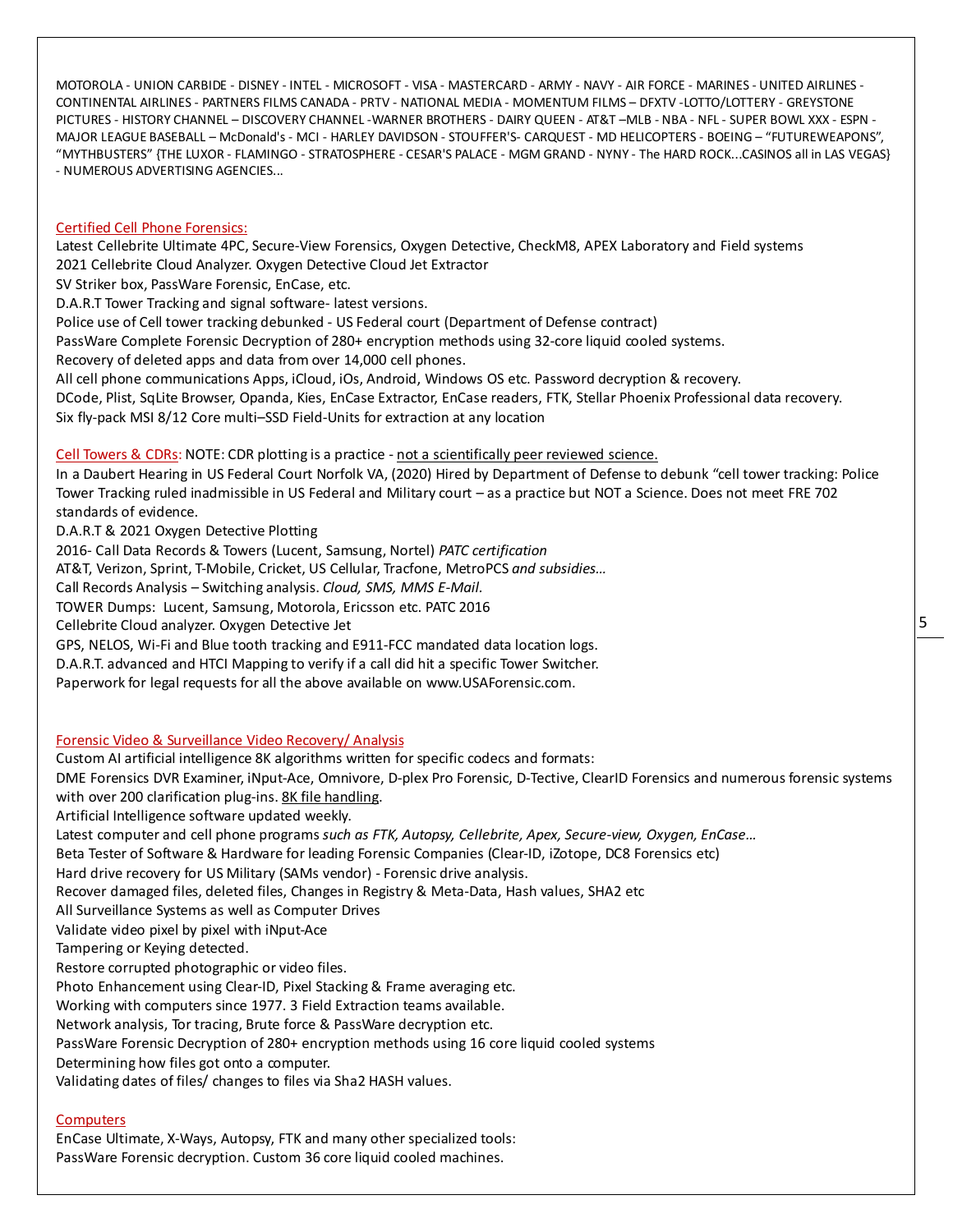First code written in 1977 while attending Cal State University. Recovery using Tableau write-blockers USB 3.0 T8-R2 & T35ES-R2 Tableau & DME forensic Imaging. Beta tester of Software & Hardware for leading Forensic Companies (Clear-ID, iZotope, DC8 Forensics etc) Hard drive recovery for US Military (SAMs vendor) - Forensic drive analysis. Recover damaged files, deleted files, Changes in Registry & Meta-Data, Hash values All Surveillance Systems as well as Computer Drives Restore corrupted photographic files. Photo Enhancement using Artificial Intelligence, Clear-ID, Pixel Stacking & Frame averaging etc. Working with computers since 1977. 2 Field Extraction teams available. Network analysis, Tor tracing, Brute force & PassWare decryption etc. PassWare Forensic Decryption of 280+ encryption methods using 36-core liquid-cooled systems. Determining how files got onto a computer. Validating dates of files/ changes to files via Sha2 HASH values. Header Data verification Forensic Photographic work:

Photographic clarification, metadata validation

Lux, Luminance & RGB analysis

Film, Digital, thermal imaging, and infra-red cameras

- Clear ID Forensics, iNPUT-ACE, Omnivore, Deplex-Pro
- Vectorscope, Waveform scope, Luminance and RGB scopes in Lap
- Pixel data analysis / Frame & Field level analysis
- Lens and lens-aberration analytics
- Lens MM relations to chip size and format
- Lens wide-angel distortions correction using metadata.
- Deleted or Damaged Photo data memory cards recovered.
- Cellphone camera metadata work.
- Geo data verification
- Dozens of forensic photo analytical plug-ins
- Stills lifted from 8k video and clarified.
- All 17.5 x 11 -inch stills printed on heavy photo stock at 1200 PPI.
- Studied from 1974-1979 with Dr Bill Wallner (co-inventor of infra-red photography)
- Cameras from high-end Hasselblad thru Panavision down to GoPro
- Ultra-High-speed camerawork with Phantom-V cameras
- Cineflix & Cine-Alta.
- Helicopter mounts 14,500 hours aerial cinematography
- Have shot professionally in 23 countries.
- Complete 8K up-Rez in lab.
- 8K, 10-bit calibrated video cards and monitors.
- Pantone charting and color correction in field and lab
- Lux and Luminance lighting measurement in accident or crime scene cases.
- 3-axis gyro-stabilized cameras
- All available camera mounts for GoPro 4K cameras for accident and test work.
- DOD and DOE military testing high speed and aerial photography.
- FAA licensed 4K Drone operator
- Testified numerous times on photographic issues in Federal, Criminal, Civil, Military, and Aviation cases.
- Photo Work published internationally.

### Field Cameras

For evidence gathering and accident recreation include Red & Cinealta 8K, Sony 4K & HD cameras, DJI Osmo, 3Axis stabilized 4k system, GoPro 4Ks all mounts and FAA Licensed 4k Drone. Fuji 3D Camera. Ultra-slow-mo Phantom Cameras available. Mercalli stabilization and Re-SpeedR. Editing and all monitors are true 4k = 4086\*2160. Thermal Imaging.

Thermal Video and still along with mixed format Thermal.

Emmy Award winning crews for crime scene Recreation.

Professional Sound & Music: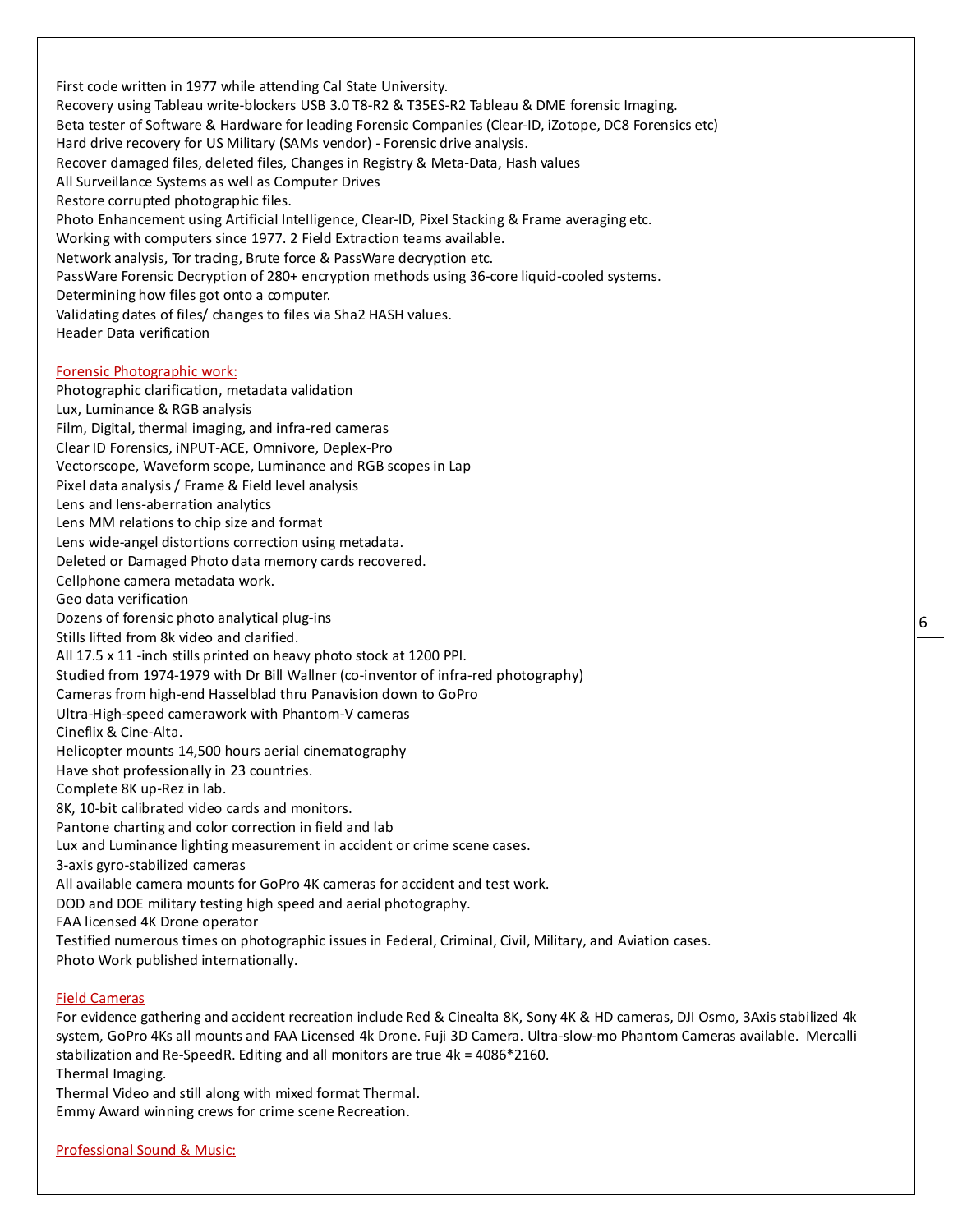Over 20,000 voice tracks professionally worked with since 1980 Federal, US District Court, State, US Military, Civil and Aviation cases to TV Network television, commercials, video games and films Sonographs, Spectrographs and 3D Audio Decibel and Frequency Mapping iZotope RX professional, 3D Spectral Audio, DC10 Forensics, Pro Tools, Plugins from Cedar, Waves, iZotope, Plugin-Alliance BX-Series, Bauer, SSL, NovelTech, BlueCat, SPL, FabFilters, Sony, Sequoia & Many others Over 200 forensic plugins and programs running on 36 core l-quid cooled computers Federal and State voice comparison cases Set Daubert standard for voice comparison in Arizona. Phonetic breakdown of spoken words on spectrograph. Sonographs, Spectrographs and 3D Spectral audio graphs printed and embedded in forensic reports. Human Voice separated from background noises and ambience. Tampering detection Metadata analysis NyQuist Theorem analysis Edit detection. Dithering analysis Re-sampling analysis Audio background continuity Sine wave detection or embedded frequency (agency) AC power ground loop & harmonics removal. Background noise removal. Phase cancelation and removal of music from dialog Voice clarification, harmonic enhancement for muffled audio Removal of reverb (jail hallways or lecture halls etc) Removal of mic thumps and clicks that can be misidentified as edits. Transfer of tape to HQ digital medium: cassette, micro cassette, reel to reel Police radios split tracked. 32-bit audio running in 64-bit systems 192 kHz field units. Conversion of any audio codec to another PROPERLY with correct dithering Time coding of audio for clients down to thousandths of a second for easy reference. IEEE engineering standards Written & Recorded Music with *Blue Oyster Cult*, 25+ million albums sold - Gold & Platinum records & *Credence Clear Water Revival*

recording artist Tom Fogerty (Movie Score).

-Mixed & engineered for numerous top recording acts; Jazz, Rock & Classical.

-Written music for hundreds of commercials including music cuts for Super Bowl XXX

-Written Music/SFX for 5 popular Video Games.

-Worked "Live" sound as sound mixer for concerts with crowds up to 35,000. *Challenging live mixes like: Chick Corea, Return to Forever, Ronnie Laws, Gerald Wilson's 24 piece Big Band etc.*

-Recently won another Emmy Award for best music on a Television series (Written & Performed).

I have Mixed and Mastered hundreds of National, International & Regional Television Shows.

#### Aerial Photography / Rescue / Surveillance:

Over 14,500+ Flight Hours of Jet Helicopter Photography – Film, HD Video, Research, Surveillance, Search & Rescue for Law Enforcement & Wildlife Rescue - Civilian Military Contractor.

Currently: Advisory Partner& Photographer - 4:4:4 Professional Film & TV Helicopter (*SaberCat HD*)

Pilot received the Harmon Flight Trophy from President Reagan at the White house. The Trophy is currently on display in the Smithsonian Air and Space Museum.

# FAA Licensed: AERIAL 4K GPS-guided VIDEO DRONE

FAA licensed 4K Video-drone, *Phantom Quadcopter*: Satellite-GPS controlled: Owner & Operator); Mounted camera *GoPro Hero* 4K Black Edition Thermal Imaging & Thermal Video Recording with image-on-image technology Night Vision & Infra-Red OSMO 3-axis stabilized 4k system, fully loaded.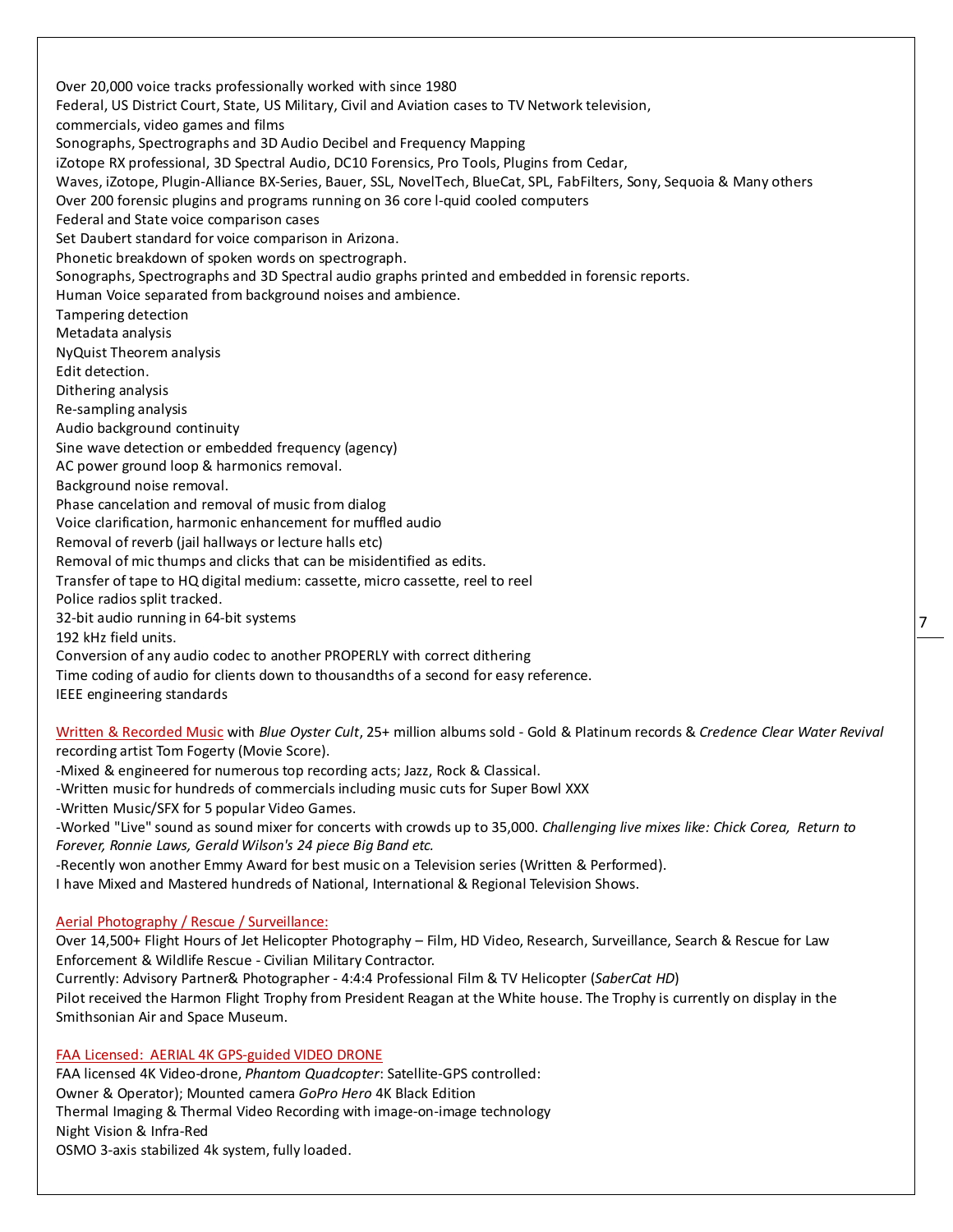### Forensic Counter-Surveillance:

Radio Frequency Response 10MHz ~ 10GHz (20+ GHz if needed) Analog, Digital, WiFi, Cellular GSM/GPRS/EDGE/3G/4G signals all will set off alarms. Detection Frequencies: GSM 880-915MHz, CDMA 824-849MHz, WCDMA (1920-1980MHz), and DCS (1710-1785MHz) Digital 'Burst' Signal Detect for all GSM/3G/4G Trackers/SMS(Text) detection Series and Parallel transmitters Automobile GPS transmitters Transmitting GPS trackers (only when GPS device is transmitting signal location) Devices on internet phone and IP phone Detect & Prevent: Wire telephone tapping Laser tapping Recordings of a voice recorder, tape, digital and parabolic reflector using white noise & sibilance. generators 40HZ 100-watt sine-wave generators to eliminate laser recording from windows. Thermal Imaging & Thermal Video Recording with image-on-image technology 1080P Sony Night Vision Cameras & Infra-Red Lighting OSMO 3-axis stabilized 4k system

## Weapons: Classified & Non-Classified:

-Worked many homicide cases involving gunfire sound analysis, frequency, location & Triangulated acoustics.

-Worked with numerous surveillance videos to enhance shooting scenes for law enforcement and attorneys.

-Gunshots analyzed, compared & enhanced from: cell phones, land lines, surveillance equipment, 2-way communication, Police Duplex & Simplex, etc.

-Worked numerous cases requiring gunfire video enhancement from surveillance systems, cell phones and various recording devices. -Have access to many renown civilian & military firearms experts for testimony as needed.

-Over 2-million rounds photographed &, recorded both audio and video, including Phantom high-speed filming and forensic testing over 41 years. Work & have worked with -US Navy Seal Teams 1, 2 & 6, SOCOM, DEVGRU, 160th Night Stalkers. US Army Sniper teams. DOD & DOE.

-Harmonic resonance tested on various weapons platforms.

-Additionally, work with many US Government retained Military contractors.

-I currently have US Military SAMS / DUNS contract.

-Worked with numerous SWAT and TOU teams in actual field operations.

-Worked with LAPD, w/ Krav Maga training.

-MSCO Helicopter Rappel Trainer (1980s Tac-Ops-Unit) - MSCO Helicopter Search & Rescue = SKY12 & DPS

-Worked with Springfield Armory testing the initial launch of the entire XD Pistol line. 9 mm, .40, .357, .45

-Work often with DillonAero on the M-134 Mini-gun project (over 20 years working together).

-Analyze Muzzle flash and sound signature of McMillan Sniper rifles for US Army Snipers (over 10 years of work together).

-Air to Ground target acquisition and aerial sniper training documentation. Thousands of hours of aerial law enforcement, search & rescue & air to ground gunship work.

-Assigned to USS CVN70 Carl Vinson and Helicopter-Carrier USS New Orleans as civilian videographer.

-Have been a "go to" guy for live Weapons Photography & Sound Recording for The Military Channel, History Channel, MythBusters, Future Weapons, Discovery Channel, National Geographic, BBC and many others.

-Produced one of the largest selling automatic weapons DVDs ever made, "Firestorm in the Desert" &

-Produced one of the largest selling handgun training DVDs of all time with Rob Leatham, "Shooter Ready

Civilian Technical Advisor on the board of CowTown Range & Studios, which is an extremely active 88-acre Training facility for SOCOM, Swat Teams, Navy Seal Teams, DEVGRU, Homeland Security and many Special Operations teams. CowTown Range is currently under DOD and various Agency contracts for range work, tactical training, and weapons development.

# Weapon recording analysis for cases includes.

Various rounds recorded over surveillance systems, cell phones, 4k, HD, SD and high-speed Phantom video cameras.

Diverse types of pressure, loads, powders, barrel length and calibers recorded for analysis.

Cell phone cases include NyQuist Theorem frequencies relating to cell Phone FQ range, Sample Rate and Bit depth of recordings. Cell phone line noise and background audio of conversations recovered from 911 calls.